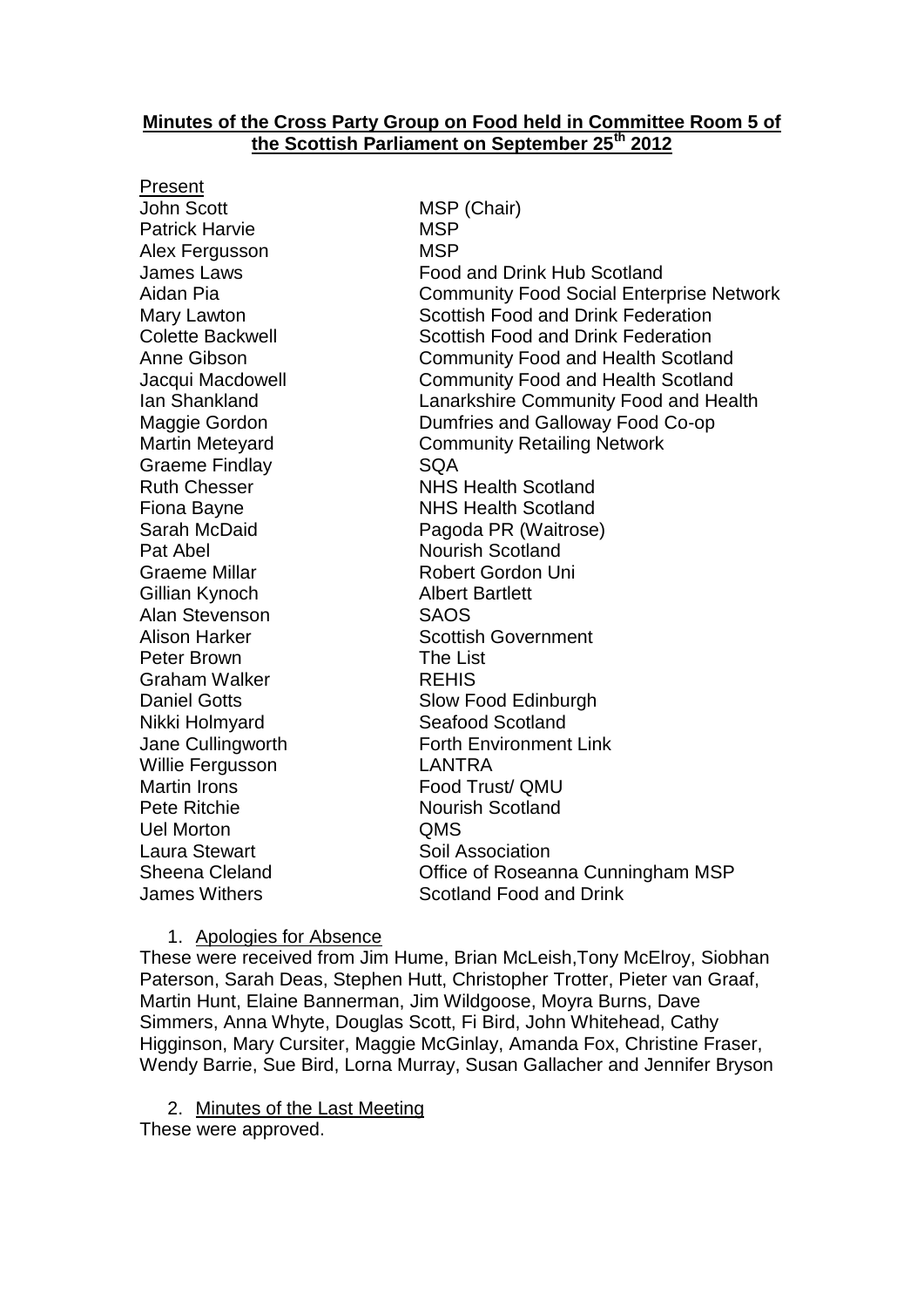## 3. Matters Arising

There were no matters arising, all actions had been completed.

4. Spaghetti Junction: Hubs and Networks linking private, public and third sector interests

James Laws (JL) Business Development and Support Director of the Food and Drink Hub Scotland gave a presentation, which is attached to the minutes.

Aidan Pia (AP) Executive Director of Senscot then gave a presentation on the new Community Food Social Enterprise Network.

Senscot were set up in 1999 to connect social entrepreneurs and social enterprises to help make them more effective. They have 3 key activities:

- Connecting and informing social entrepreneurs -Circulation of weekly Bulletin / use of website
- Facilitating Networks –broad spread urban/rural both geographic and thematic
- Developing the Sector

- work with others to incubate and spin out new services – as with Scotland unLtd, DTA Scotland, the Social Enterprise Academy and First Port, influence policy and raise awareness.

The Community Food SEN was set up following a meeting at Community Food and Health Scotland where interest in establishing the network was highlighted and research by QMU suggested there was a growing interest in social enterprise in the community food sector.

Similar Senscot thematic networks have established roundtables where network members and members of public agencies meet quarterly and these have been successful.

Scottish Government is supportive of the network approach as through support and access to programmes social enterprises can grow and it is free. It also means there is a voice in policy such as the Procurement Reform Bill.

AP recognised the challenges – there are a lot of existing networks in food and drink so there is a cluttered landscape to work in.

## Open Debate

**John Scott MSP** asked if the hub was increasing viability of MSMEs. JL said that this was true, that companies had increased access to markets and they benefitted from this. If the hub broke even that was fine, as they hoped to see revenue in the future. He gave an example of work he was doing with a tomato grower –the only one in the Clyde valley –for no cost.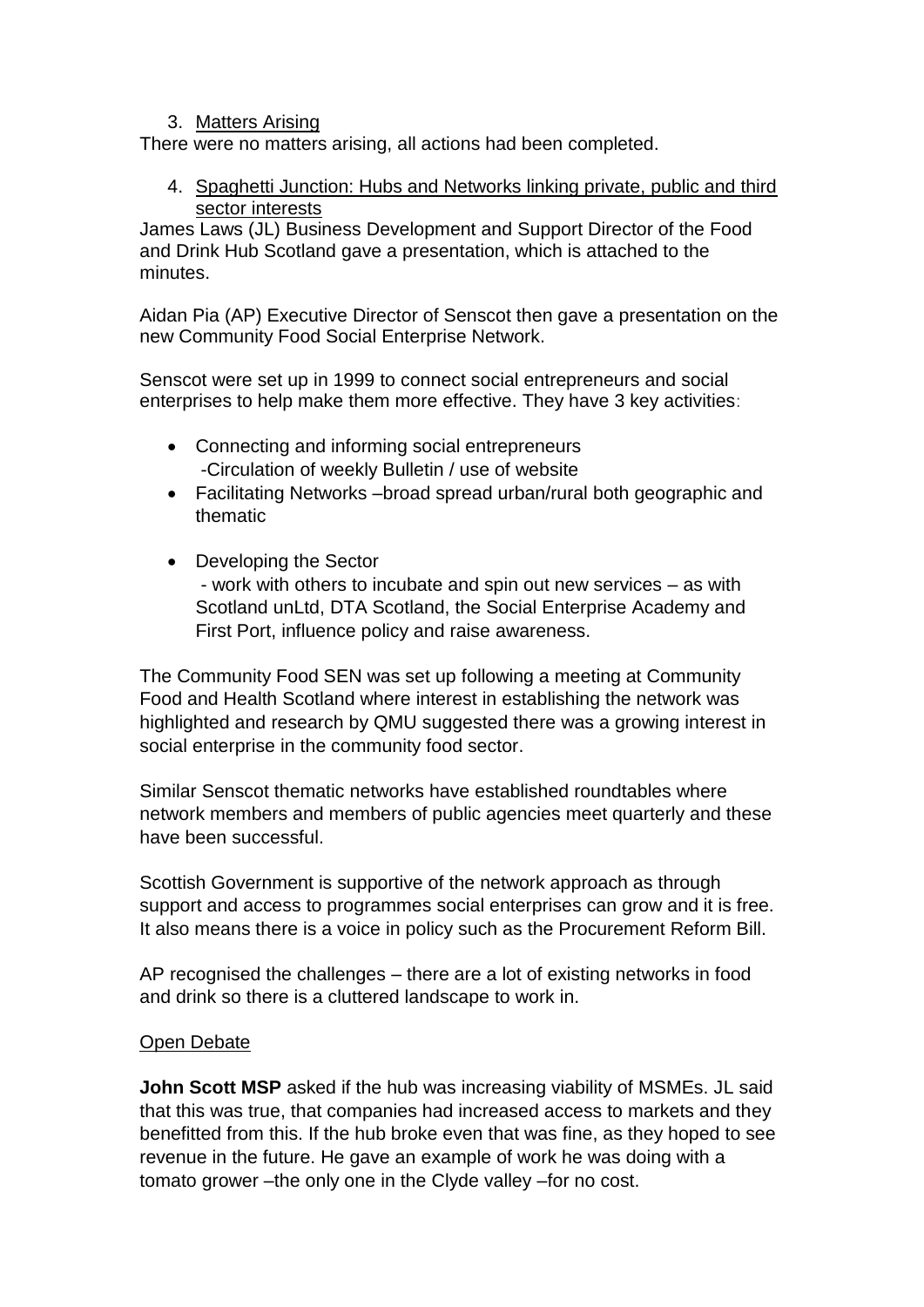**Nicki Holmyard Seafood Scotland** asked whether they were doing anything with fish. JL said they were engaged with some salmon producers and he was meeting with Seafood Scotland. Nicki said in particular she was interested in how they could help smaller inshore companies. JL noted that he was on the board of the Scottish Shellfish Marketing group and had good contacts in the sector.

**Laura Stewart Soil Association Scotland** asked if they were involved in distribution for food service, particularly the public sector. JL said yes this was one of the foci for year 2 and 3. There were definite opportunities but it took time to co-ordinate. He had been involved in local food for many years and he felt this experience would be useful.

**Pete Ritchie Nourish Scotland** said that community housing pioneers had noted the need for a new approach, had big ideas but these had taken time to get movement and wondered what learning there was from that sector. AP felt that there was a need to link up more to create opportunities and by coming together communities could be stronger. Pete asked about food and its place in the private sector. AP said there were 30 community cafes in Edinburgh and wondered how many were supplied by community food growers. He said the transition to a social enterprise took time and a culture change.

**Jane Cullingworth Forth Environment Link** asked about the hubs business model. JL said they were a private company. Other models had been looked at but this model was thought to be best for the quick moving environment. None of the retailers they dealt with currently were social enterprises.

**Patrick Harvie MSP** asked about suppliers. JL said if retailers dealt with wholesalers, margins then came in and this was less competitive for them. The hub built up a relationship with their companies and helped co-ordination. Another issue was the ability to have a single point of invoicing. Many big distributors want pallets of product but the hub could hold small amounts of stock for example casks/bottles.

**Willie Fergusson LANTRA** asked about the principle behind the hub and any thoughts they had on skills gaps. JL said that the hub never takes ownership of any of the businesses, just advises. He found that it was commercial knowledge that was missing –understanding costs and buyers expectations. They often needed technical help also on such things as life testing and bar coding. Often people were afraid of producing large volumes.

**Colette Backwell SFDF** said that there was a huge expectation that the third sector would take on more and more as contract and asked to what extent public sector expectations met the skills in the third sector. AP said that was increased awareness in the public sector of what the third sector can offer. He thought there was a willingness to engage and be flexible with split tenders.